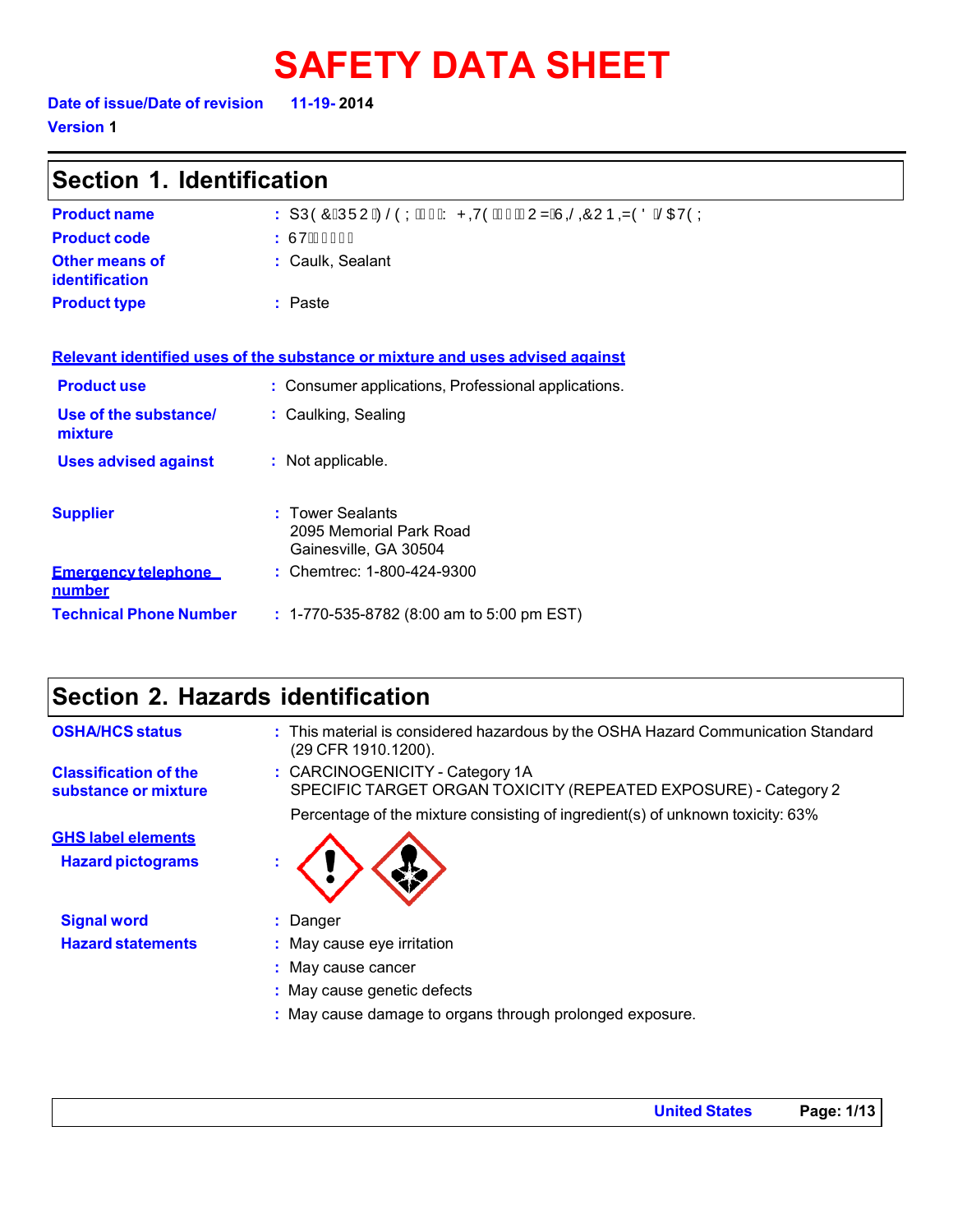**Date of issue 30 October 2014 Version 1**

**Product name SPEC-PRO FLEX 40 WHITE 10.1OZ SILICONIZED LATEX**

### **Section 2. Hazards identification**

#### **Precautionary statements**

| <b>General</b>                             | : Read label before use. Keep out of reach of children. If medical advice is needed,<br>have product container or label at hand.                                                                                                                                                                                                                                                                                                                                                            |
|--------------------------------------------|---------------------------------------------------------------------------------------------------------------------------------------------------------------------------------------------------------------------------------------------------------------------------------------------------------------------------------------------------------------------------------------------------------------------------------------------------------------------------------------------|
| <b>Prevention</b>                          | : Obtain special instructions before use. Do not handle until all safety precautions have<br>been read and understood. Use personal protective equipment as required. Do not<br>breathe vapor.                                                                                                                                                                                                                                                                                              |
| <b>Response</b>                            | : Get medical attention if you feel unwell. IF exposed or concerned: Get medical<br>attention.                                                                                                                                                                                                                                                                                                                                                                                              |
| <b>Storage</b>                             | : Store locked up.                                                                                                                                                                                                                                                                                                                                                                                                                                                                          |
| <b>Disposal</b>                            | : Dispose of contents and container in accordance with all local, regional, national and<br>international regulations.                                                                                                                                                                                                                                                                                                                                                                      |
| <b>Supplemental label</b><br>elements      | : Sanding and grinding dusts may be harmful if inhaled. This product contains Crystalline<br>Silica which can cause lung cancer or silicosis. The risk of cancer depends on the<br>duration and level of exposure to dust from sanding surfaces or mist from spray<br>applications. Since this product is not meant to be sanded or sprayed, risk of exposure is<br>considered low. Avoid contact with skin and clothing. Wash thoroughly after handling.<br>Emits toxic fumes when heated. |
| <b>Hazards not otherwise</b><br>classified | : Prolonged or repeated contact may dry skin and cause irritation.                                                                                                                                                                                                                                                                                                                                                                                                                          |

### **Section 3. Composition/information on ingredients**

| Substance/mixture   | : Mixture           |
|---------------------|---------------------|
| <b>Product name</b> | : Formulation 20000 |

| Ingredient name                                     | $\frac{9}{6}$ | <b>CAS number</b> |
|-----------------------------------------------------|---------------|-------------------|
| l Limestone                                         | $ 40 - 70 $   | 1317-65-3         |
| White mineral oil (petroleum)                       | $11 - 5$      | 8042-47-5         |
| <b>Ethylene Glycol</b>                              | $ 0.5 - 1.5 $ | 107-21-1          |
| Titanium Dioxide                                    | $ 0.5 - 1.5 $ | 13463-67-7        |
| Crystalline Silica, respirable powder (<10 microns) | $0.1 - 1$     | 14808-60-7        |

SUB codes represent substances without registered CAS Numbers.

Any concentration shown as a range is to protect confidentiality or is due to batch variation.

There are no additional ingredients present which, within the current knowledge of the supplier and in the **concentrations applicable, are classified as hazardous to health or the environment and hence require reporting in this section.**

**Occupational exposure limits, if available, are listed in Section 8.**

### **Section 4. First aid measures**

If ingestion, irritation, any type of overexposure or symptoms of overexposure occur during or persists after use of this product, contact a POISON CONTROL CENTER, EMERGENCY ROOM OR PHYSICIAN immediately; have Safety Data Sheet information available. Never give anything by mouth to an unconscious or convulsing person. **Description of necessary first aid measures**

**Eye contact :** Check for and remove any contact lenses. Immediately flush eyes with running water for at least 15 minutes, keeping eyelids open. Seek immediate medical attention.

| Page: 2/13<br><b>United States</b> |  |
|------------------------------------|--|
|                                    |  |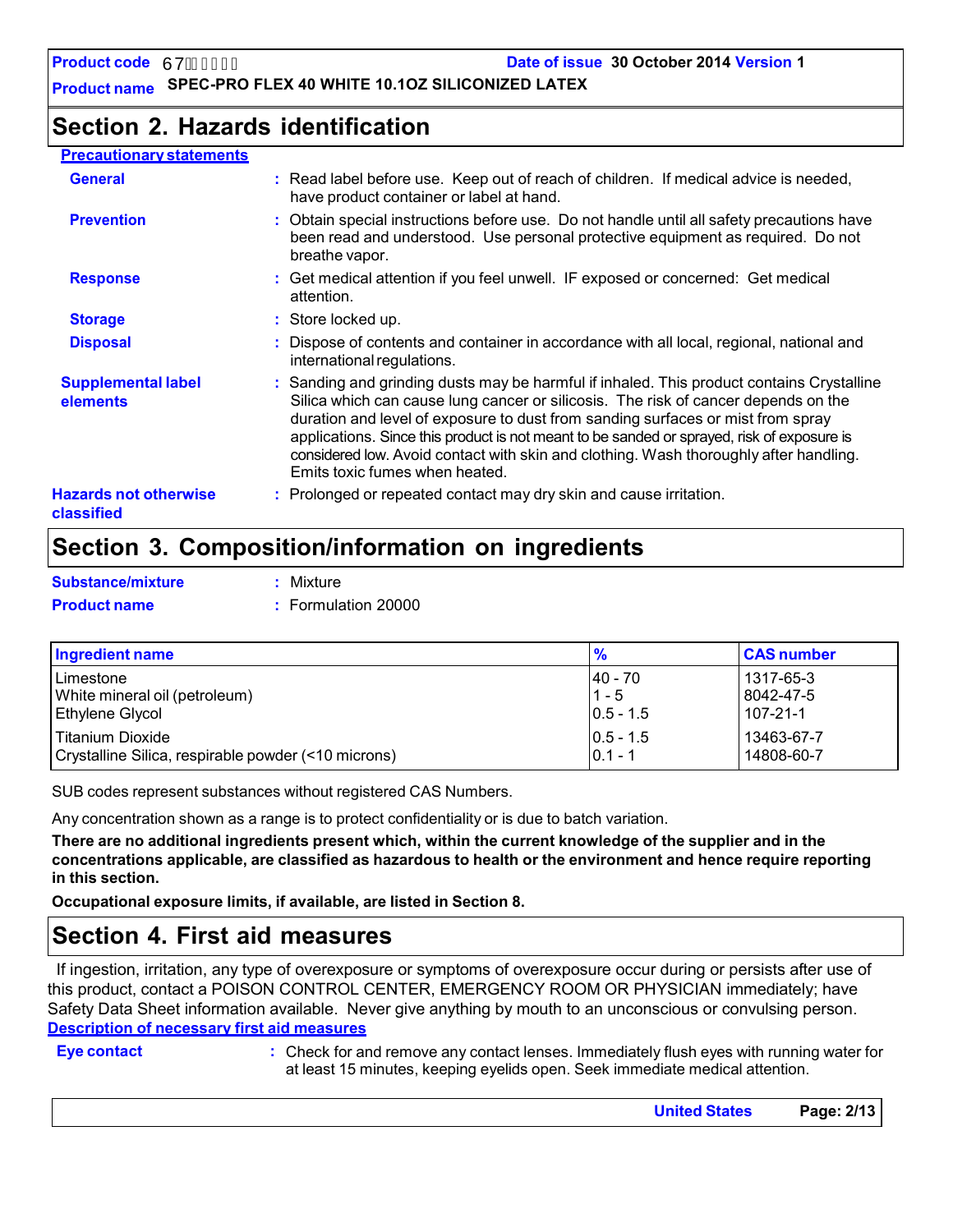**Product name SPEC-PRO FLEX 40 WHITE 10.1OZ SILICONIZED LATEX**

### **Section 4. First aid measures**

| <b>Inhalation</b>   | : Remove to fresh air. Keep person warm and at rest. If not breathing, if breathing is<br>irregular or if respiratory arrest occurs, provide artificial respiration or oxygen by trained<br>personnel. |
|---------------------|--------------------------------------------------------------------------------------------------------------------------------------------------------------------------------------------------------|
| <b>Skin contact</b> | : Remove contaminated clothing and shoes. Wash skin thoroughly with soap and water<br>or use recognized skin cleanser. Do NOT use solvents or thinners.                                                |
| <b>Ingestion</b>    | : If swallowed, seek medical advice immediately and show this container or label. Keep<br>person warm and at rest. Do NOT induce vomiting.                                                             |

|                                       | Most important symptoms/effects, acute and delayed                                                                        |
|---------------------------------------|---------------------------------------------------------------------------------------------------------------------------|
| <b>Potential acute health effects</b> |                                                                                                                           |
| <b>Eye contact</b>                    | : Direct contact may cause slight to moderate irritation.                                                                 |
| <b>Inhalation</b>                     | $\therefore$ May cause slight irritation to respiratory passages – headache – dizziness.                                  |
| <b>Skin contact</b>                   | : May cause allergic skin reactions and / or central nervous system depression. May cause<br>skin dryness and irritation. |
| <b>Ingestion</b>                      | : Low ingestion hazard in normal use.                                                                                     |

| Over-exposure signs/symptoms |                                                                                    |
|------------------------------|------------------------------------------------------------------------------------|
| Eye contact                  | : No specific data.                                                                |
| <b>Inhalation</b>            | : No specific data.                                                                |
| <b>Skin contact</b>          | : Adverse symptoms may include the following:<br>irritation<br>dryness<br>cracking |
| <b>Ingestion</b>             | : No specific data.                                                                |

|                                   | Indication of immediate medical attention and special treatment needed, if necessary                                                                                                                                                                                                                                                                                                                            |
|-----------------------------------|-----------------------------------------------------------------------------------------------------------------------------------------------------------------------------------------------------------------------------------------------------------------------------------------------------------------------------------------------------------------------------------------------------------------|
| <b>Notes to physician</b>         | : Treat symptomatically. Contact poison treatment specialist immediately if large<br>quantities have been ingested or inhaled.                                                                                                                                                                                                                                                                                  |
| <b>Specific treatments</b>        | : No specific treatment.                                                                                                                                                                                                                                                                                                                                                                                        |
| <b>Protection of first-aiders</b> | : No action shall be taken involving any personal risk or without suitable training. If it is<br>suspected that fumes are still present, the rescuer should wear an appropriate mask or<br>self-contained breathing apparatus. It may be dangerous to the person providing aid to<br>give mouth-to-mouth resuscitation. Wash contaminated clothing thoroughly with water<br>before removing it, or wear gloves. |

**See toxicological information (Section 11)**

### **Section 5. Fire-fighting measures**

| <u>Extinguishing media</u>             |                                                                 |
|----------------------------------------|-----------------------------------------------------------------|
| <b>Suitable extinguishing</b><br>media | : Use an extinguishing agent suitable for the surrounding fire. |
| Unsuitable extinguishing<br>media      | : None known.                                                   |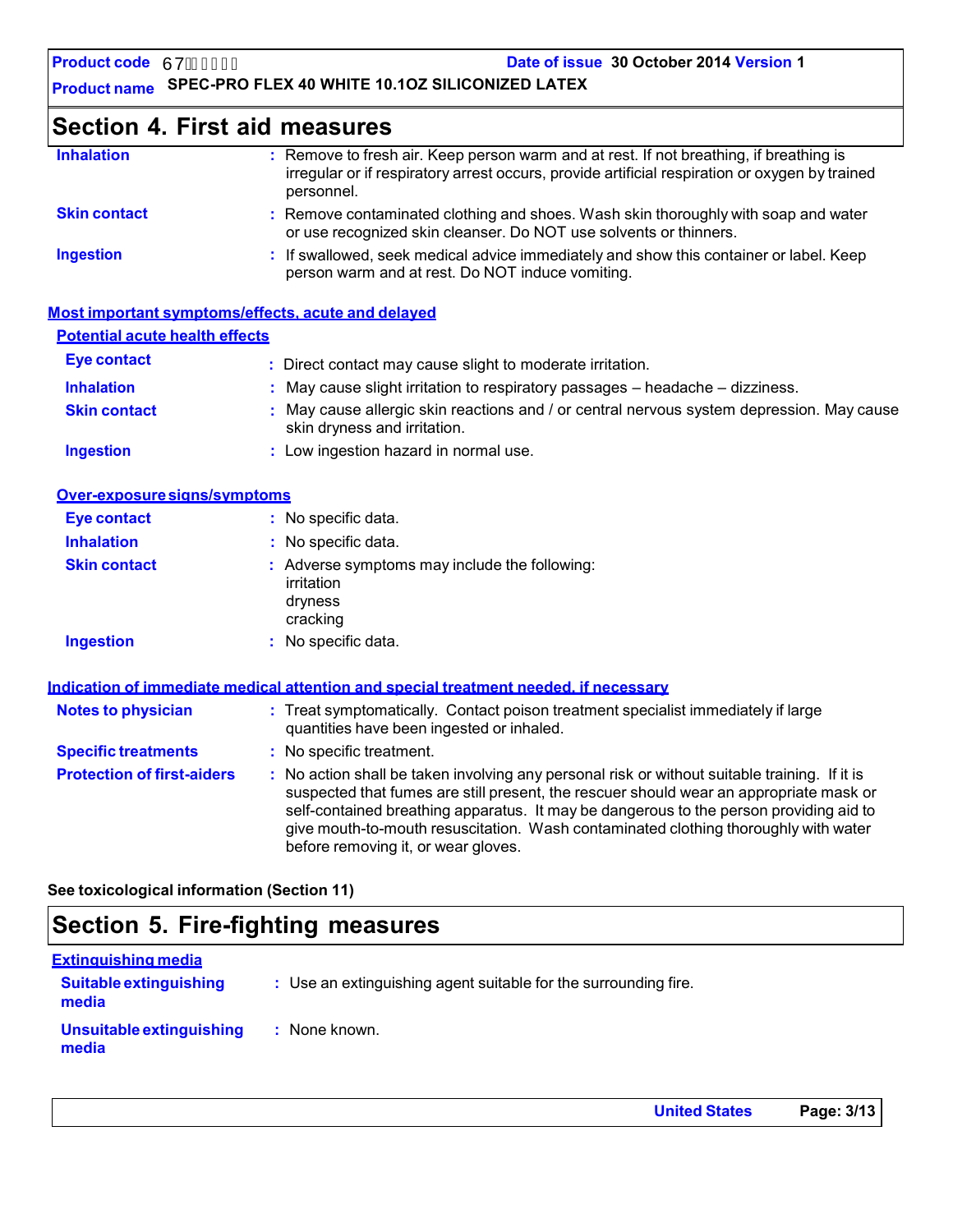### **Product name SPEC-PRO FLEX 40 WHITE 10.1OZ SILICONIZED LATEX**

### **Section 5. Fire-fighting measures**

| <b>Specific hazards arising</b><br>from the chemical     | : In a fire or if heated, a pressure increase will occur and the container may burst. This<br>material is harmful to aquatic life. Fire water contaminated with this material must be<br>contained and prevented from being discharged to any waterway, sewer or drain. |
|----------------------------------------------------------|-------------------------------------------------------------------------------------------------------------------------------------------------------------------------------------------------------------------------------------------------------------------------|
| <b>Hazardous thermal</b><br>decomposition products       | : Decomposition products may include the following materials:<br>carbon dioxide<br>carbon monoxide<br>metal oxide/oxides                                                                                                                                                |
| <b>Special protective actions</b><br>for fire-fighters   | : Promptly isolate the scene by removing all persons from the vicinity of the incident if<br>there is a fire. No action shall be taken involving any personal risk or without suitable<br>training.                                                                     |
| <b>Special protective</b><br>equipment for fire-fighters | : Fire-fighters should wear appropriate protective equipment and self-contained breathing<br>apparatus (SCBA) with a full face-piece operated in positive pressure mode.                                                                                                |

### **Section 6. Accidental release measures**

|                                                       | <b>Personal precautions, protective equipment and emergency procedures</b>                                                                                                                                                                                                                                                                                                                                                                                                                                                                                                                                                                                                                                   |
|-------------------------------------------------------|--------------------------------------------------------------------------------------------------------------------------------------------------------------------------------------------------------------------------------------------------------------------------------------------------------------------------------------------------------------------------------------------------------------------------------------------------------------------------------------------------------------------------------------------------------------------------------------------------------------------------------------------------------------------------------------------------------------|
| <b>For non-emergency</b><br>personnel                 | : No action shall be taken involving any personal risk or without suitable training.<br>Evacuate surrounding areas. Keep unnecessary and unprotected personnel from<br>entering. Do not touch or walk through spilled material. Avoid breathing vapor or mist.<br>Provide adequate ventilation. Wear appropriate respirator when ventilation is<br>inadequate. Put on appropriate personal protective equipment.                                                                                                                                                                                                                                                                                             |
|                                                       | For emergency responders : If specialised clothing is required to deal with the spillage, take note of any information<br>in Section 8 on suitable and unsuitable materials. See also the information in "For non-<br>emergency personnel".                                                                                                                                                                                                                                                                                                                                                                                                                                                                  |
| <b>Environmental precautions</b>                      | : Avoid dispersal of spilled material and runoff and contact with soil, waterways, drains<br>and sewers. Inform the relevant authorities if the product has caused environmental<br>pollution (sewers, waterways, soil or air).                                                                                                                                                                                                                                                                                                                                                                                                                                                                              |
| Methods and materials for containment and cleaning up |                                                                                                                                                                                                                                                                                                                                                                                                                                                                                                                                                                                                                                                                                                              |
| <b>Small spill</b>                                    | : Stop leak if without risk. Move containers from spill area. Dilute with water and mop up<br>if water-soluble. Alternatively, or if water-insoluble, absorb with an inert dry material and<br>place in an appropriate waste disposal container. Dispose of via a licensed waste<br>disposal contractor.                                                                                                                                                                                                                                                                                                                                                                                                     |
| <b>Large spill</b>                                    | : Stop leak if without risk. Move containers from spill area. Approach release from<br>upwind. Prevent entry into sewers, water courses, basements or confined areas. Wash<br>spillages into an effluent treatment plant or proceed as follows. Contain and collect<br>spillage with non-combustible, absorbent material e.g. sand, earth, vermiculite or<br>diatomaceous earth and place in container for disposal according to local regulations<br>(see Section 13). Dispose of via a licensed waste disposal contractor. Contaminated<br>absorbent material may pose the same hazard as the spilled product. Note: see<br>Section 1 for emergency contact information and Section 13 for waste disposal. |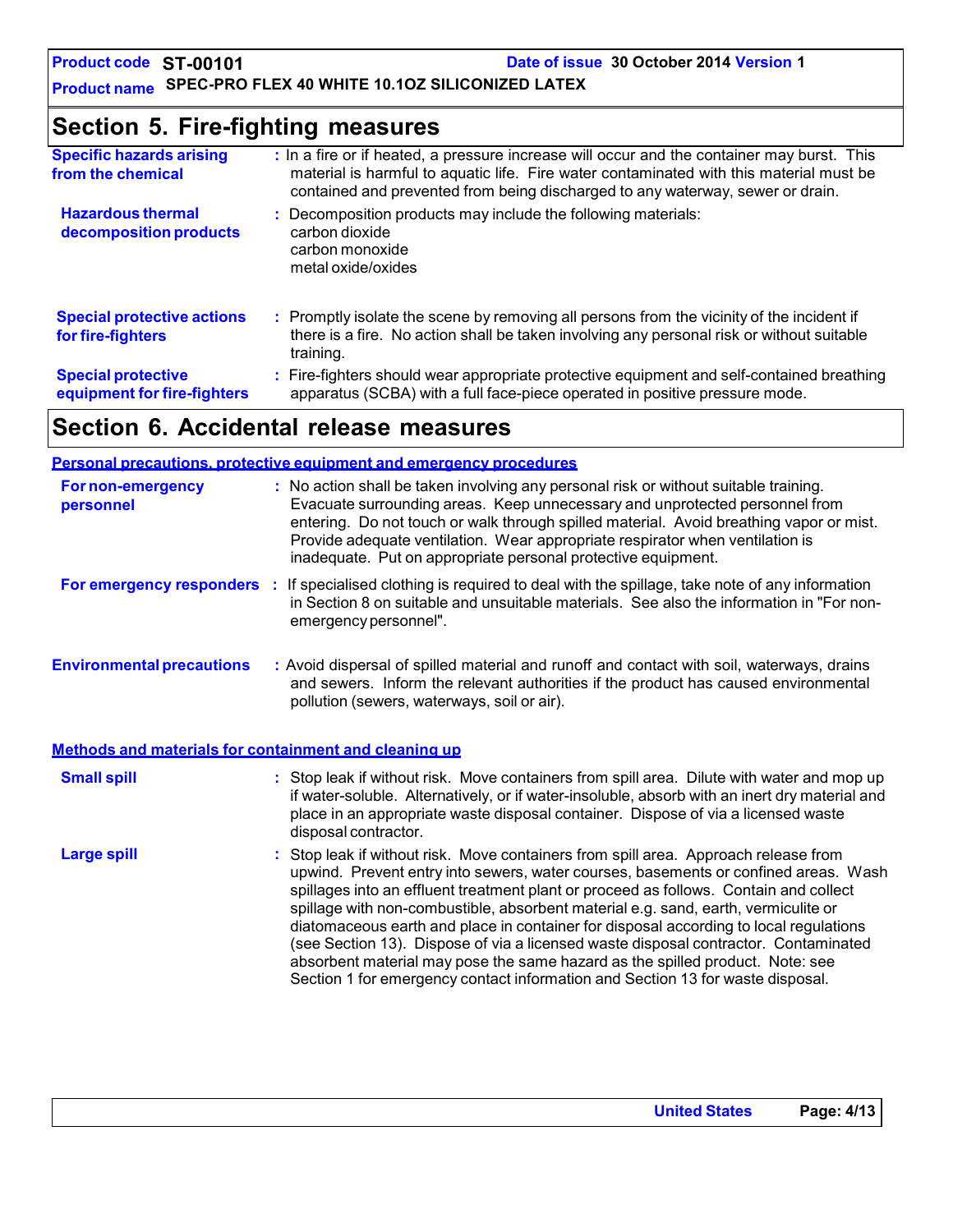**Product name SPEC-PRO FLEX 40 WHITE 10.1OZ SILICONIZED LATEX**

### **Section 7. Handling and storage**

#### **Precautions for safe handling**

| <b>Protective measures</b>                                                | : Put on appropriate personal protective equipment (see Section 8). Avoid exposure -<br>obtain special instructions before use. Do not handle until all safety precautions have<br>been read and understood. Do not get in eyes or on skin or clothing. Do not breathe<br>vapor or mist. Do not ingest. If during normal use the material presents a respiratory<br>hazard, use only with adequate ventilation or wear appropriate respirator. Keep in the<br>original container or an approved alternative made from a compatible material, kept<br>tightly closed when not in use. Empty containers retain product residue and can be<br>hazardous. Do not reuse container. |  |
|---------------------------------------------------------------------------|-------------------------------------------------------------------------------------------------------------------------------------------------------------------------------------------------------------------------------------------------------------------------------------------------------------------------------------------------------------------------------------------------------------------------------------------------------------------------------------------------------------------------------------------------------------------------------------------------------------------------------------------------------------------------------|--|
| <b>Special precautions</b>                                                | : If this material is part of a multiple component system, read the Safety Data Sheet(s) for<br>the other component or components before blending as the resulting mixture may have<br>the hazards of all of its parts.                                                                                                                                                                                                                                                                                                                                                                                                                                                       |  |
| <b>Advice on general</b><br>occupational hygiene                          | : Eating, drinking and smoking should be prohibited in areas where this material is<br>handled, stored and processed. Workers should wash hands and face before eating,<br>drinking and smoking. Remove contaminated clothing and protective equipment before<br>entering eating areas. See also Section 8 for additional information on hygiene<br>measures.                                                                                                                                                                                                                                                                                                                 |  |
| <b>Conditions for safe storage,</b><br>including any<br>incompatibilities | : Do not store below the following temperature: $5^{\circ}$ C (41 $^{\circ}$ F). Store in accordance with<br>local regulations. Store in original container protected from direct sunlight in a dry, cool<br>and well-ventilated area, away from incompatible materials (see Section 10) and food<br>and drink. Keep container tightly closed and sealed until ready for use. Containers that<br>have been opened must be carefully resealed and kept upright to prevent leakage. Do<br>not store in unlabeled containers. Use appropriate containment to avoid environmental<br>contamination.                                                                               |  |
|                                                                           |                                                                                                                                                                                                                                                                                                                                                                                                                                                                                                                                                                                                                                                                               |  |

### **Section 8. Exposure controls/personal protection**

#### **Control parameters**

#### **Occupational exposure limits**

| <b>Ingredient name</b>                              | <b>Exposure limits</b>                              |
|-----------------------------------------------------|-----------------------------------------------------|
| Limestone                                           | OSHA PEL (United States, 2/2013).                   |
|                                                     | TWA: 5 mg/m <sup>3</sup> 8 hours. Form: Respirable  |
|                                                     | Ifraction                                           |
|                                                     | TWA: 15 mg/m <sup>3</sup> 8 hours. Form: Total dust |
| White mineral oil (petroleum)                       | <b>ACGIH TLV (United States, 6/2013).</b>           |
|                                                     | TWA: 5 mg/m <sup>3</sup> 8 hours. Form: Inhalable   |
|                                                     | Ifraction                                           |
|                                                     | OSHA PEL (United States, 2/2013).                   |
| Ethylene Glycol                                     | TWA: $5 \text{ mg/m}^3$ 8 hours.                    |
|                                                     | ACGIH TLV (United States, 6/2013).                  |
|                                                     | C: 100 mg/m <sup>3</sup> Form: Aerosol              |
|                                                     | OSHA PEL (United States, 2/2013).                   |
| Titanium Dioxide                                    | TWA: 15 mg/m <sup>3</sup> 8 hours. Form: Total dust |
|                                                     | ACGIH TLV (United States, 6/2013).                  |
|                                                     | TWA: $10 \text{ mg/m}^3$ 8 hours.                   |
|                                                     | ACGIH TLV (United States, 6/2013).                  |
| Crystalline Silica, respirable powder (<10 microns) | TWA: 0.025 mg/m <sup>3</sup> 8 hours. Form:         |
|                                                     | Respirable                                          |
|                                                     | OSHA PEL Z3 (United States, 2/2013).                |
|                                                     | Page: 5/13<br><b>United States</b>                  |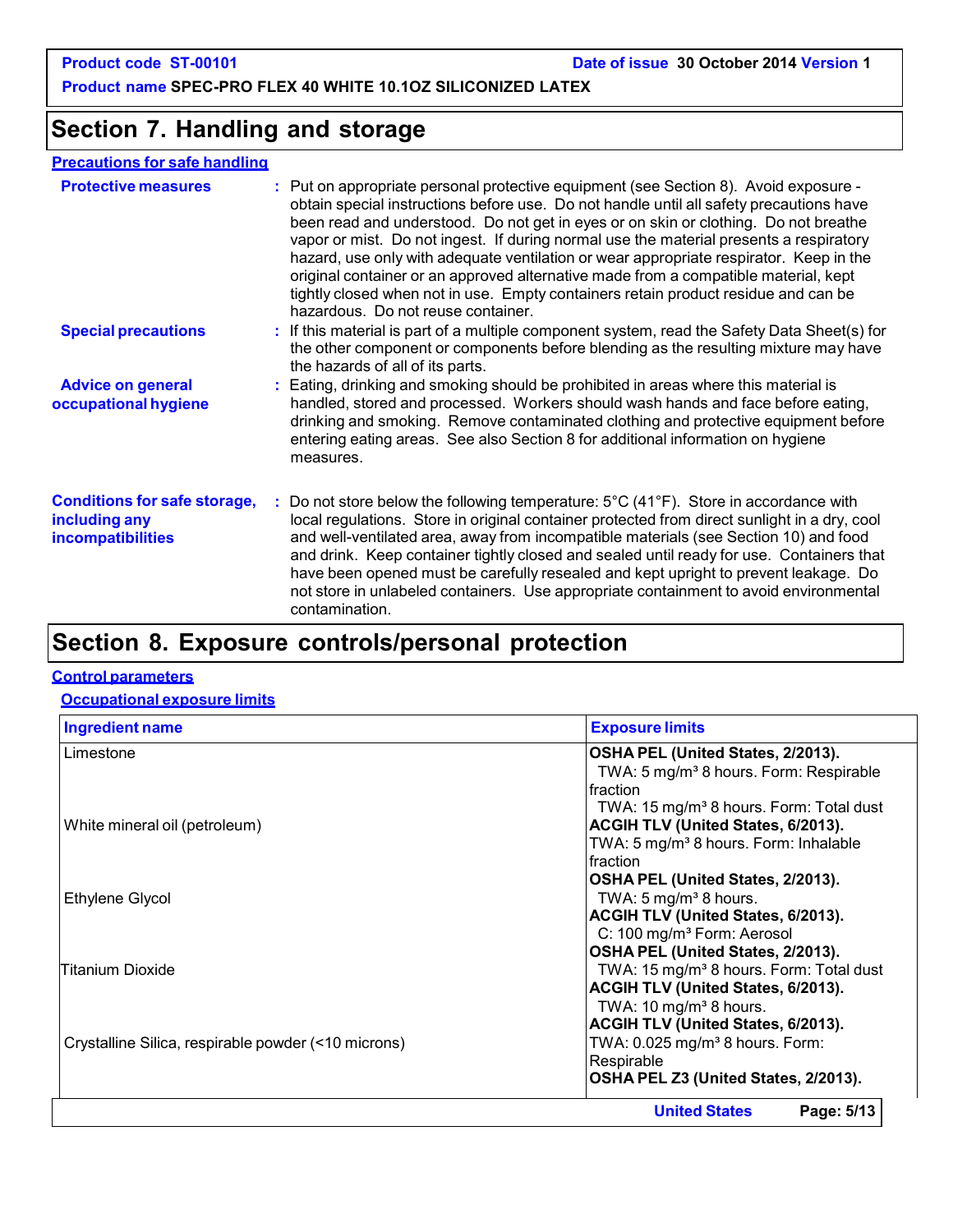Respirable

TWA: 10 MG/M3 / (%SiO2+2) 8 hours. Form:

**Product name SPEC-PRO FLEX 40 WHITE 10.1OZ SILICONIZED LATEX**

### **Section 8. Exposure controls/personal protection**

|                                                                                                                                                                                                                                           |                                                                                                                                                                                                                                                    | TWA: 250 MPPCF / (%SiO2+5) 8 hours.<br>Form: Respirable                                                                                                                                                                                                                                                                                                                                                                                                                                                                                               |
|-------------------------------------------------------------------------------------------------------------------------------------------------------------------------------------------------------------------------------------------|----------------------------------------------------------------------------------------------------------------------------------------------------------------------------------------------------------------------------------------------------|-------------------------------------------------------------------------------------------------------------------------------------------------------------------------------------------------------------------------------------------------------------------------------------------------------------------------------------------------------------------------------------------------------------------------------------------------------------------------------------------------------------------------------------------------------|
|                                                                                                                                                                                                                                           | Key to abbreviations                                                                                                                                                                                                                               |                                                                                                                                                                                                                                                                                                                                                                                                                                                                                                                                                       |
| A<br>= Acceptable Maximum Peak<br><b>ACGIH</b><br>С<br>$=$ Ceiling Limit<br>F<br>$=$ Fume<br><b>IPEL</b><br>= Internal Permissible Exposure Limit<br>= Occupational Safety and Health Administration.<br>OSHA<br>R<br>$=$ Respirable<br>Z | = American Conference of Governmental Industrial Hygienists.<br>= OSHA 29CFR 1910.1200 Subpart Z - Toxic and Hazardous Substances                                                                                                                  | S<br>= Potential skin absorption<br>SR<br>= Respiratory sensitization<br>SS<br>= Skin sensitization<br>STEL<br>= Short term Exposure limit values<br>TD<br>= Total dust<br><b>TLV</b><br>= Threshold Limit Value<br><b>TWA</b><br>= Time Weighted Average                                                                                                                                                                                                                                                                                             |
| Consult local authorities for acceptable exposure limits.                                                                                                                                                                                 |                                                                                                                                                                                                                                                    |                                                                                                                                                                                                                                                                                                                                                                                                                                                                                                                                                       |
| procedures                                                                                                                                                                                                                                | <b>Recommended monitoring : If this product contains ingredients with exposure limits, personal, workplace</b><br>the ventilation or other control measures and/or the necessity to use respiratory<br>hazardous substances will also be required. | atmosphere or biological monitoring may be required to determine the effectiveness of<br>protective equipment. Reference should be made to appropriate monitoring standards.<br>Reference to national guidance documents for methods for the determination of                                                                                                                                                                                                                                                                                         |
| <b>Appropriate engineering</b><br>controls                                                                                                                                                                                                | airborne contaminants below any recommended or statutory limits.                                                                                                                                                                                   | : If user operations generate dust, fumes, gas, vapor or mist, use process enclosures,<br>local exhaust ventilation or other engineering controls to keep worker exposure to                                                                                                                                                                                                                                                                                                                                                                          |
| <b>Environmental exposure</b><br>controls                                                                                                                                                                                                 | will be necessary to reduce emissions to acceptable levels.                                                                                                                                                                                        | Emissions from ventilation or work process equipment should be checked to ensure<br>they comply with the requirements of environmental protection legislation. In some<br>cases, fume scrubbers, filters or engineering modifications to the process equipment                                                                                                                                                                                                                                                                                        |
| Individual protection measures                                                                                                                                                                                                            |                                                                                                                                                                                                                                                    |                                                                                                                                                                                                                                                                                                                                                                                                                                                                                                                                                       |
| <b>Hygiene measures</b>                                                                                                                                                                                                                   | eating, smoking and using the lavatory and at the end of the working period.<br>showers are close to the workstation location.                                                                                                                     | : Wash hands, forearms and face thoroughly after handling chemical products, before<br>Appropriate techniques should be used to remove potentially contaminated clothing.<br>Wash contaminated clothing before reusing. Ensure that eyewash stations and safety                                                                                                                                                                                                                                                                                       |
| <b>Eye/face protection</b><br><b>Skin protection</b>                                                                                                                                                                                      | : Safety glasses with side shields.                                                                                                                                                                                                                |                                                                                                                                                                                                                                                                                                                                                                                                                                                                                                                                                       |
| <b>Hand protection</b>                                                                                                                                                                                                                    | protection time of the gloves cannot be accurately estimated.                                                                                                                                                                                      | : Chemical-resistant, impervious gloves complying with an approved standard should be<br>worn at all times when handling chemical products if a risk assessment indicates this is<br>necessary. Considering the parameters specified by the glove manufacturer, check<br>during use that the gloves are still retaining their protective properties. It should be<br>noted that the time to breakthrough for any glove material may be different for different<br>glove manufacturers. In the case of mixtures, consisting of several substances, the |
| <b>Gloves</b>                                                                                                                                                                                                                             |                                                                                                                                                                                                                                                    |                                                                                                                                                                                                                                                                                                                                                                                                                                                                                                                                                       |
| <b>Body protection</b>                                                                                                                                                                                                                    | performed and the risks involved and should be approved by a specialist before<br>handling this product.                                                                                                                                           | Personal protective equipment for the body should be selected based on the task being                                                                                                                                                                                                                                                                                                                                                                                                                                                                 |
| <b>Other skin protection</b>                                                                                                                                                                                                              | specialist before handling this product.                                                                                                                                                                                                           | Appropriate footwear and any additional skin protection measures should be selected<br>based on the task being performed and the risks involved and should be approved by a                                                                                                                                                                                                                                                                                                                                                                           |
|                                                                                                                                                                                                                                           |                                                                                                                                                                                                                                                    | <b>United States</b><br>Page: 6/13                                                                                                                                                                                                                                                                                                                                                                                                                                                                                                                    |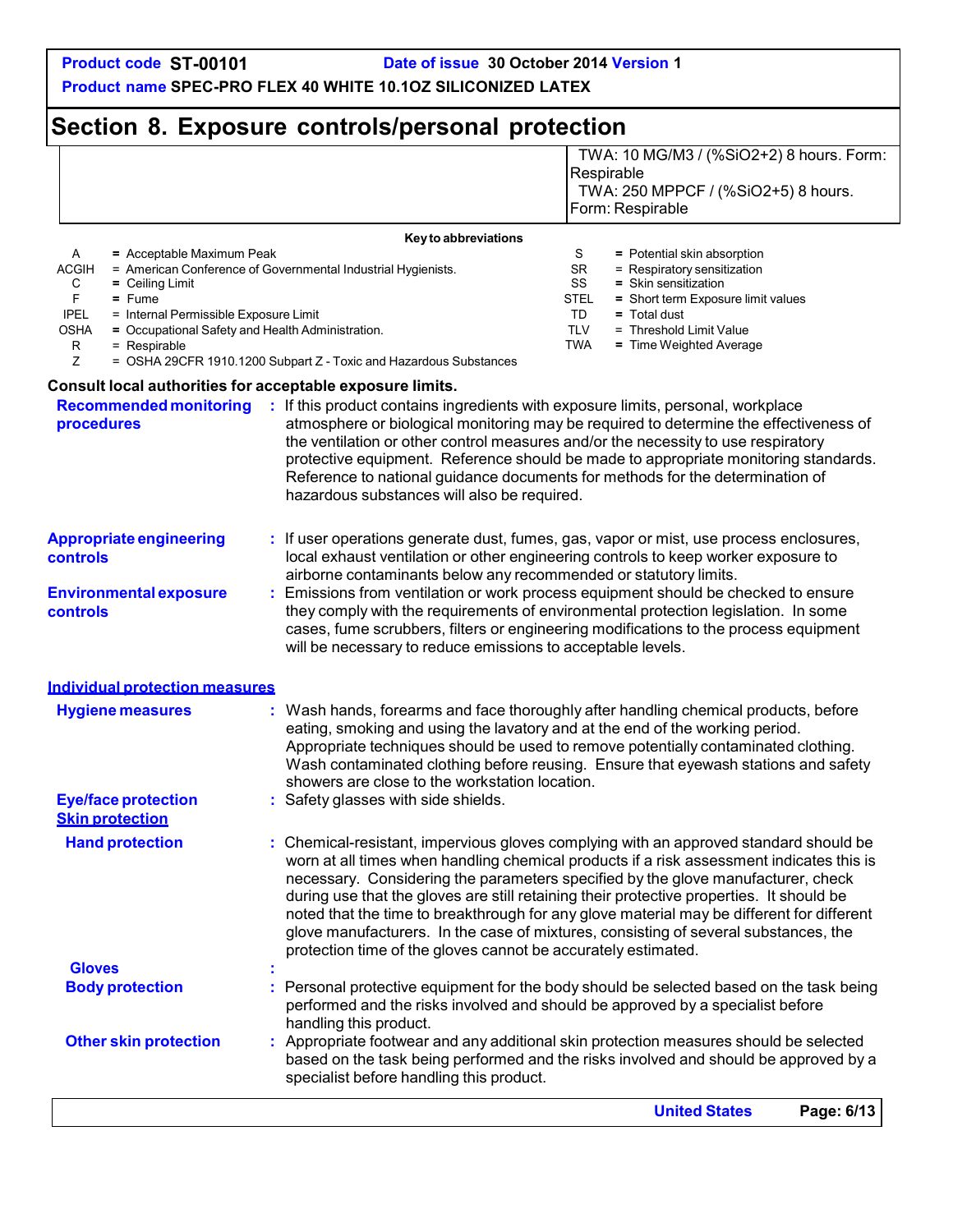**Product code ST-00101**

**Date of issue 30 October 2014 Version 1**

**Product name SPEC-PRO FLEX 40 WHITE 10.1OZ SILICONIZED LATEX**

### **Section 8. Exposure controls/personal protection**

| <b>Respiratory protection</b> | : Respirator selection must be based on known or anticipated exposure levels, the           |
|-------------------------------|---------------------------------------------------------------------------------------------|
|                               | hazards of the product and the safe working limits of the selected respirator. If workers   |
|                               | are exposed to concentrations above the exposure limit, they must use appropriate,          |
|                               | certified respirators. Use a properly fitted, air-purifying or air-fed respirator complying |
|                               | with an approved standard if a risk assessment indicates this is necessary.                 |
|                               |                                                                                             |

# **Section 9. Physical and chemical properties**

| <b>Appearance</b>                               |                                                |
|-------------------------------------------------|------------------------------------------------|
| <b>Physical state</b>                           | : Paste                                        |
| Color                                           | : White                                        |
| Odor                                            | : Mild Acrylic                                 |
| <b>Odor threshold</b>                           | : Not available.                               |
| pH                                              | $: 7.5 - 8.5$                                  |
| <b>Melting point</b>                            | : Not available.                               |
| <b>Boiling point</b>                            | : $>37.78^{\circ}C$ ( $>100^{\circ}F$ )        |
| <b>Flash point</b>                              | : Closed cup: 93.89°C (201°F)                  |
| <b>Auto-ignition temperature</b>                | : Not available.                               |
| <b>Decomposition temperature</b>                | : Not available.                               |
| <b>Flammability (solid, gas)</b>                | : Not available.                               |
| Lower and upper explosive<br>(flammable) limits | : Not available.                               |
| <b>Evaporation rate</b>                         | $: 0.31$ (butyl acetate = 1)                   |
| <b>Vapor pressure</b>                           | : 2.3 kPa (17 mm Hg) [room temperature]        |
| <b>Vapor density</b>                            | : Not available.                               |
| <b>Relative density</b>                         | $: 1.3 - 1.8$                                  |
| Density (Ibs / gal)                             | $: 13.5 - 14.5$                                |
| <b>Solubility</b>                               | : Soluble in Water                             |
| <b>VOC CARB</b>                                 | $: 1.5\%$                                      |
| <b>VOC SCAQMD</b>                               | $:$ <50 g/l (less water, less exempt solvents) |
| <b>Viscosity</b>                                | : $15-40$ g/s                                  |
| <b>Volatility</b>                               | : $35\%$ (v/v), 28% (w/w)                      |
| % Solid. (w/w)                                  | : 72                                           |
|                                                 |                                                |

### **Section 10. Stability and reactivity**

|                                                     | <b>United States</b><br>Page: 7/13                                                           |
|-----------------------------------------------------|----------------------------------------------------------------------------------------------|
| <b>Conditions to avoid</b>                          | : When exposed to high temperatures may produce hazardous decomposition products.            |
| <b>Possibility of hazardous</b><br><b>reactions</b> | : Under normal conditions of storage and use, hazardous reactions will not occur.            |
| <b>Chemical stability</b>                           | : The product is stable.                                                                     |
| <b>Reactivity</b>                                   | : No specific test data related to reactivity available for this product or its ingredients. |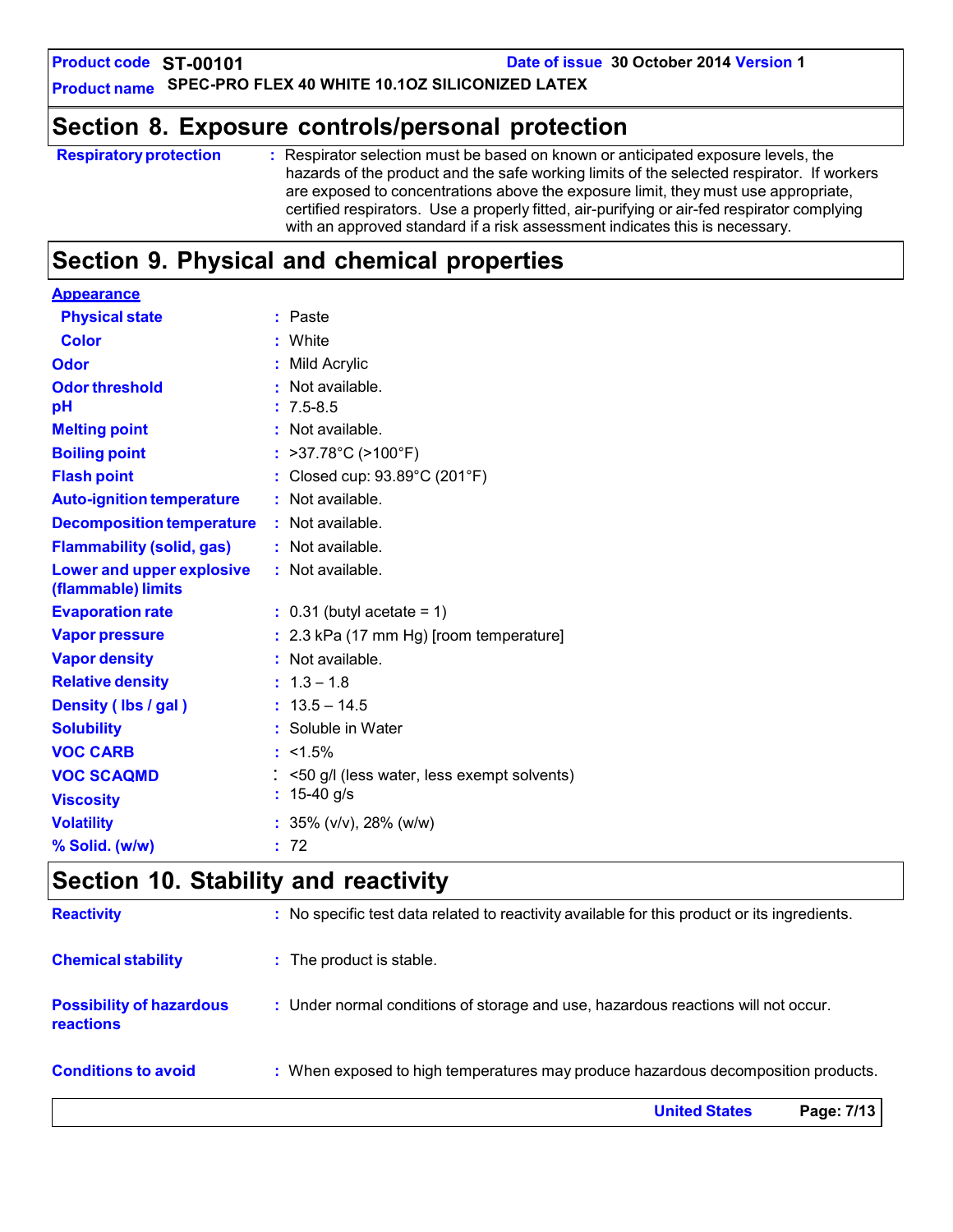**Product code** 67

**Date of issue 30 October 2014 Version 1**

**Product name SPEC-PRO FLEX 40 WHITE 10.1OZ SILICONIZED LATEX**

### **Section 10. Stability and reactivity**

Refer to protective measures listed in sections 7 and 8.

| Incompatible materials         | : Keep away from the following materials to prevent strong exothermic reactions:<br>oxidizing agents, strong alkalis, strong acids. |  |  |  |
|--------------------------------|-------------------------------------------------------------------------------------------------------------------------------------|--|--|--|
| <b>Hazardous decomposition</b> | Decomposition products may include the following materials: carbon monoxide, carbon                                                 |  |  |  |
| products                       | dioxide, smoke, oxides of nitrogen.                                                                                                 |  |  |  |

# **Section 11. Toxicological information**

### **Information on toxicological effects**

#### **Acute toxicity**

| <b>Product/ingredient name</b> | <b>Result</b>          |             |            | <b>Species</b>                                         | <b>Dose</b>              | <b>Exposure</b> |
|--------------------------------|------------------------|-------------|------------|--------------------------------------------------------|--------------------------|-----------------|
| White mineral oil (petroleum)  | LD50 Oral              |             |            | Rat                                                    | >5000 mg/kg              |                 |
| Ethylene Glycol                | LD50 Dermal            |             |            | Rabbit                                                 | 9.53 g/kg                |                 |
| <b>Titanium Dioxide</b>        | LD50 Oral<br>LD50 Oral |             |            | Rat<br>Rat                                             | 4700 mg/kg<br>$>10$ g/kg |                 |
|                                |                        |             |            |                                                        |                          |                 |
| <b>Conclusion/Summary</b>      |                        |             |            | $:$ There are no data available on the mixture itself. |                          |                 |
| <b>Irritation/Corrosion</b>    |                        |             |            |                                                        |                          |                 |
| <b>Conclusion/Summary</b>      |                        |             |            |                                                        |                          |                 |
| <b>Skin</b>                    |                        |             |            | : There are no data available on the mixture itself.   |                          |                 |
| <b>Eyes</b>                    |                        |             |            | $:$ There are no data available on the mixture itself. |                          |                 |
| <b>Respiratory</b>             |                        |             |            | $:$ There are no data available on the mixture itself. |                          |                 |
| <b>Sensitization</b>           |                        |             |            |                                                        |                          |                 |
| <b>Conclusion/Summary</b>      |                        |             |            |                                                        |                          |                 |
| <b>Skin</b>                    |                        |             |            | $:$ There are no data available on the mixture itself. |                          |                 |
| <b>Respiratory</b>             |                        |             |            | $:$ There are no data available on the mixture itself. |                          |                 |
| <b>Mutagenicity</b>            |                        |             |            |                                                        |                          |                 |
| <b>Conclusion/Summary</b>      |                        |             |            | $:$ There are no data available on the mixture itself. |                          |                 |
| <b>Carcinogenicity</b>         |                        |             |            |                                                        |                          |                 |
| <b>Conclusion/Summary</b>      |                        |             |            | : There are no data available on the mixture itself.   |                          |                 |
| <b>Classification</b>          |                        |             |            |                                                        |                          |                 |
| <b>Product/ingredient name</b> | <b>OSHA</b>            | <b>IARC</b> | <b>NTP</b> |                                                        |                          |                 |
| <b>Titanium Dioxide</b>        |                        | 2B          |            |                                                        |                          |                 |
| Crystalline Silica, respirable | $\blacksquare$         | 1           |            | Known to be a human carcinogen.                        |                          |                 |

**CarcinogenClassificationcode:**

**IARC: 1, 2A, 2B, 3, 4 NTP: Known to be a human carcinogen; Reasonably anticipated to be a human carcinogen OSHA: + Not listed/not regulated: -**

#### **Reproductive toxicity**

powder (<10 microns)

**Conclusion/Summary :**

There are no data available on the mixture itself.

#### **Teratogenicity**

**United States Page: 8/13**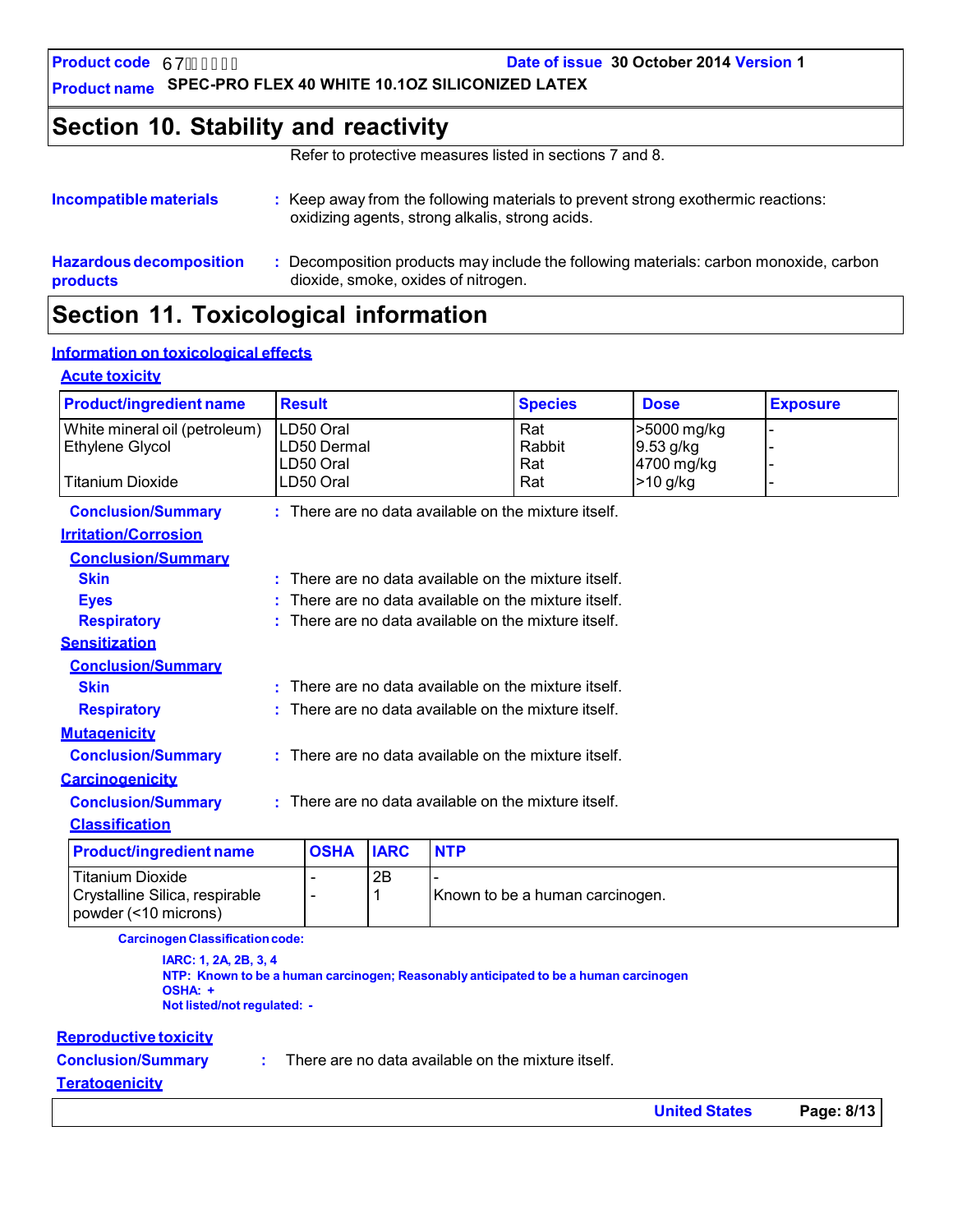**Product code ST-00101**

**Date of issue 30 October 2014 Version 1**

### **Product name SPEC-PRO FLEX 40 WHITE 10.1OZ SILICONIZED LATEX**

### **Section 11. Toxicological information**

**Conclusion/Summary :** There are no data available on the mixture itself.

#### **Specific target organ toxicity (single exposure)**

Not available.

#### **Specific target organ toxicity (repeated exposure)**

| <b>Name</b>                                         | <b>Category</b> |
|-----------------------------------------------------|-----------------|
| <b>Ethylene Glycol</b>                              | Category 2      |
| Crystalline Silica, respirable powder (<10 microns) | Category 2      |

**Target organs :** Contains material which may cause damage to the following organs: kidneys, lungs, heart, upper respiratory tract, skin, central nervous system (CNS), eye, lens or cornea.

#### **Aspiration hazard**

| <b>Name</b>                   | ⊺Result                               |
|-------------------------------|---------------------------------------|
| White mineral oil (petroleum) | <b>ASPIRATION HAZARD - Category 1</b> |

#### **Information on the likely routes of exposure**

#### **Potential acute health effects**

|                                                          | <b>United States</b><br>Page: 9/13                                                                                                                                                                                                                                                                                                                                                                                                                                                                                                                                                                                                                   |
|----------------------------------------------------------|------------------------------------------------------------------------------------------------------------------------------------------------------------------------------------------------------------------------------------------------------------------------------------------------------------------------------------------------------------------------------------------------------------------------------------------------------------------------------------------------------------------------------------------------------------------------------------------------------------------------------------------------------|
| <b>Potential immediate</b><br><b>effects</b>             | There are no data available on the mixture itself.                                                                                                                                                                                                                                                                                                                                                                                                                                                                                                                                                                                                   |
| Long term exposure                                       |                                                                                                                                                                                                                                                                                                                                                                                                                                                                                                                                                                                                                                                      |
| <b>Potential delayed effects</b>                         | $:$ There are no data available on the mixture itself.                                                                                                                                                                                                                                                                                                                                                                                                                                                                                                                                                                                               |
| effects                                                  |                                                                                                                                                                                                                                                                                                                                                                                                                                                                                                                                                                                                                                                      |
| <b>Short term exposure</b><br><b>Potential immediate</b> | $:$ There are no data available on the mixture itself.                                                                                                                                                                                                                                                                                                                                                                                                                                                                                                                                                                                               |
| <b>Conclusion/Summary</b>                                | : There are no data available on the mixture itself. This product contains Crystalline Silica<br>which can cause lung cancer or silicosis. The risk of cancer depends on the duration<br>and level of exposure to dust from sanding surfaces or mist from spray applications. If<br>splashed in the eyes, the liquid may cause irritation and reversible damage. Ingestion<br>may cause nausea, diarrhea and vomiting. This takes into account, where known,<br>delayed and immediate effects and also chronic effects of components from short-term<br>and long-term exposure by oral, inhalation and dermal routes of exposure and eye<br>contact. |
|                                                          | Delaved and immediate effects and also chronic effects from short and long term exposure                                                                                                                                                                                                                                                                                                                                                                                                                                                                                                                                                             |
| <b>Ingestion</b>                                         | dryness<br>cracking<br>: No specific data.                                                                                                                                                                                                                                                                                                                                                                                                                                                                                                                                                                                                           |
| <b>Skin contact</b>                                      | : Adverse symptoms may include the following:<br>irritation                                                                                                                                                                                                                                                                                                                                                                                                                                                                                                                                                                                          |
| <b>Inhalation</b>                                        | No specific data.                                                                                                                                                                                                                                                                                                                                                                                                                                                                                                                                                                                                                                    |
| <b>Eye contact</b>                                       | : No specific data.                                                                                                                                                                                                                                                                                                                                                                                                                                                                                                                                                                                                                                  |
| Over-exposure signs/symptoms                             |                                                                                                                                                                                                                                                                                                                                                                                                                                                                                                                                                                                                                                                      |
| <b>Ingestion</b>                                         | : Low ingestion hazard in normal use.                                                                                                                                                                                                                                                                                                                                                                                                                                                                                                                                                                                                                |
| <b>Skin contact</b>                                      | May cause allergic skin reactions and / or central nervous system depression. May cause<br>skin dryness and irritation.                                                                                                                                                                                                                                                                                                                                                                                                                                                                                                                              |
| <b>Inhalation</b>                                        | May cause slight irritation to respiratory passages - headache - dizziness.                                                                                                                                                                                                                                                                                                                                                                                                                                                                                                                                                                          |
| <b>Eye contact</b>                                       | : Direct contact may cause slight to moderate irritation.                                                                                                                                                                                                                                                                                                                                                                                                                                                                                                                                                                                            |
|                                                          |                                                                                                                                                                                                                                                                                                                                                                                                                                                                                                                                                                                                                                                      |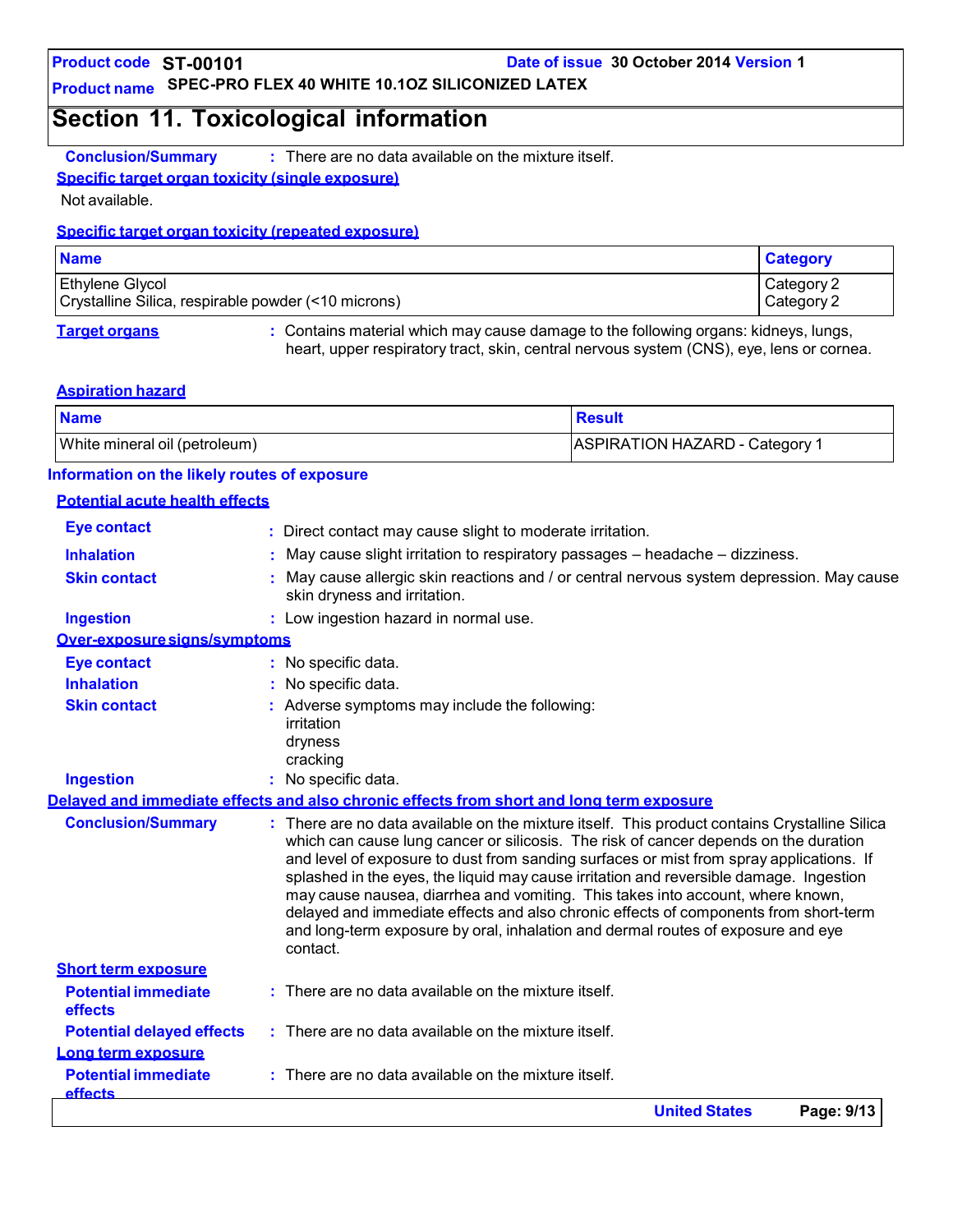**Product code ST-00101**

**Date of issue 30 October 2014 Version 1**

**Product name SPEC-PRO FLEX 40 WHITE 10.1OZ SILICONIZED LATEX**

### **Section 11. Toxicological information**

|                                         | <b>Potential delayed effects</b> : There are no data available on the mixture itself.                                                                                      |                                                                               |  |  |
|-----------------------------------------|----------------------------------------------------------------------------------------------------------------------------------------------------------------------------|-------------------------------------------------------------------------------|--|--|
| <b>Potential chronic health effects</b> |                                                                                                                                                                            |                                                                               |  |  |
| <b>General</b>                          | May cause damage to organs through prolonged or repeated exposure. Prolonged or<br>repeated contact can defat the skin and lead to irritation, cracking and/or dermatitis. |                                                                               |  |  |
| <b>Carcinogenicity</b>                  |                                                                                                                                                                            | : May cause cancer. Risk of cancer depends on duration and level of exposure. |  |  |
| <b>Mutagenicity</b>                     | : No known significant effects or critical hazards.                                                                                                                        |                                                                               |  |  |
| <b>Teratogenicity</b>                   | : No known significant effects or critical hazards.                                                                                                                        |                                                                               |  |  |
| <b>Developmental effects</b>            | : No known significant effects or critical hazards.                                                                                                                        |                                                                               |  |  |
| <b>Fertility effects</b>                | : No known significant effects or critical hazards.                                                                                                                        |                                                                               |  |  |
| <b>Numerical measures of toxicity</b>   |                                                                                                                                                                            |                                                                               |  |  |
| <b>Acute toxicity estimates</b>         |                                                                                                                                                                            |                                                                               |  |  |
| <b>Route</b>                            |                                                                                                                                                                            | <b>ATE value</b>                                                              |  |  |
| Oral                                    |                                                                                                                                                                            | 14103.8 mg/kg                                                                 |  |  |

### **Section 12. Ecological information**

#### **Toxicity Product/ingredient name** Result **Result Result Exposure Exposure** Titanium Dioxide **Acute EC50 100 mg/l Fresh water** Plaphnia - Daphnia magna -**Neonate** 48 hours

#### **Persistence and degradability**

Not available.

#### **Bioaccumulative potential**

| <b>Product/ingredient name</b> | $\mathsf{LogP}_\mathsf{ow}$ | <b>BCF</b> | <b>Potential</b> |
|--------------------------------|-----------------------------|------------|------------------|
| White mineral oil (petroleum)  | ->6                         |            | high             |
| Ethylene Glycol                | $-1.36$                     |            | low              |

#### **Mobility in soil**

**Soil/water partition coefficient** (K<sub>oc</sub>)

**:** Not available.

### **Section 13. Disposal considerations**

**Disposal methods :** The generation of waste should be avoided or minimized wherever possible. Disposal of this product, solutions and any by-products should at all times comply with the requirements of environmental protection and waste disposal legislation and any regional local authority requirements. Dispose of surplus and non-recyclable products via a licensed waste disposal contractor. Waste should not be disposed of untreated to the sewer unless fully compliant with the requirements of all authorities with jurisdiction. Waste packaging should be recycled. Incineration or landfill should only be considered when recycling is not feasible. This material and its container must be disposed of in a

**United States Page: 10/13**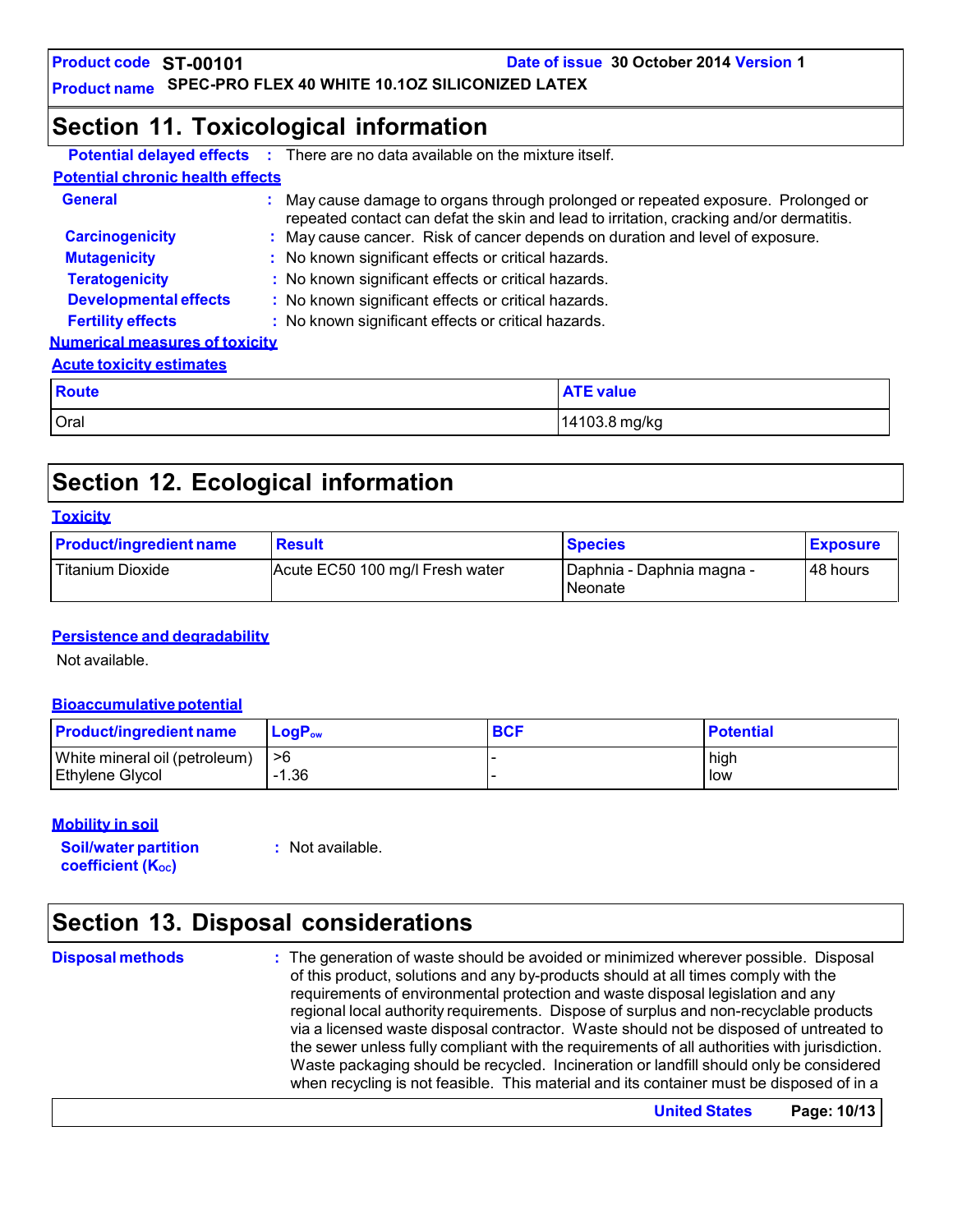### **Section 13. Disposal considerations**

safe way. Care should be taken when handling emptied containers that have not been cleaned or rinsed out. Empty containers or liners may retain some product residues. Avoid dispersal of spilled material and runoff and contact with soil, waterways, drains and sewers.

**Disposal should be in accordance with applicable regional, national and local laws and regulations. Refer to Section 7: HANDLING AND STORAGE and Section 8: EXPOSURE CONTROLS/PERSONAL PROTECTION for additional handling information and protection of employees. Section 6. Accidental release measures**

### **14. Transport information**

|                                                      | <b>DOT</b>                                                                              | <b>IMDG</b>     | <b>IATA</b>     |
|------------------------------------------------------|-----------------------------------------------------------------------------------------|-----------------|-----------------|
| <b>UN</b> number                                     | UN3082                                                                                  | Not regulated.  | Not regulated.  |
| <b>UN proper shipping</b><br>name                    | <b>ENVIRONMENTALLY</b><br>HAZARDOUS SUBSTANCE,<br>LIQUID, N.O.S.<br>(carbendazim (ISO)) |                 |                 |
| <b>Transport hazard class</b> 9<br>(e <sub>s</sub> ) |                                                                                         |                 |                 |
| <b>Packing group</b>                                 | $\mathbf{III}$                                                                          |                 |                 |
| <b>Environmental hazards</b> No.                     |                                                                                         | No.             | No.             |
| <b>Marine pollutant</b><br>substances                | Not applicable.                                                                         | Not applicable. | Not applicable. |
| <b>Product RQ (lbs)</b>                              | 14992.5                                                                                 | Not applicable. | Not applicable. |
| <b>RQ substances</b>                                 | (carbendazim (ISO))                                                                     | Not applicable. | Not applicable. |

#### **Additional information**

| <b>DOT</b>  | : Package sizes shipped in quantities less than the product reportable quantity are not subject to the<br>RQ (reportable quantity) transportation requirements. |
|-------------|-----------------------------------------------------------------------------------------------------------------------------------------------------------------|
| <b>IMDG</b> | None identified.                                                                                                                                                |
| <b>IATA</b> | : None identified.                                                                                                                                              |

**Special precautions for user : Transport within user's premises:** always transport in closed containers that are upright and secure. Ensure that persons transporting the product know what to do in the event of an accident or spillage.

### **Section 15. Regulatory information**

|                                   | United States inventory (TSCA 8b) : All components are listed or exempted.               |
|-----------------------------------|------------------------------------------------------------------------------------------|
| <b>Australia inventory (AICS)</b> | : Not determined.                                                                        |
| Canada inventory (DSL)            | : All components are listed or exempted.                                                 |
| <b>China inventory (IECSC)</b>    | : Not determined.                                                                        |
| <b>Europe inventory (REACH)</b>   | : Please contact your supplier for information on the inventory status of this material. |
| Japan inventory (ENCS)            | : Not determined.                                                                        |

**United States Page: 11/13**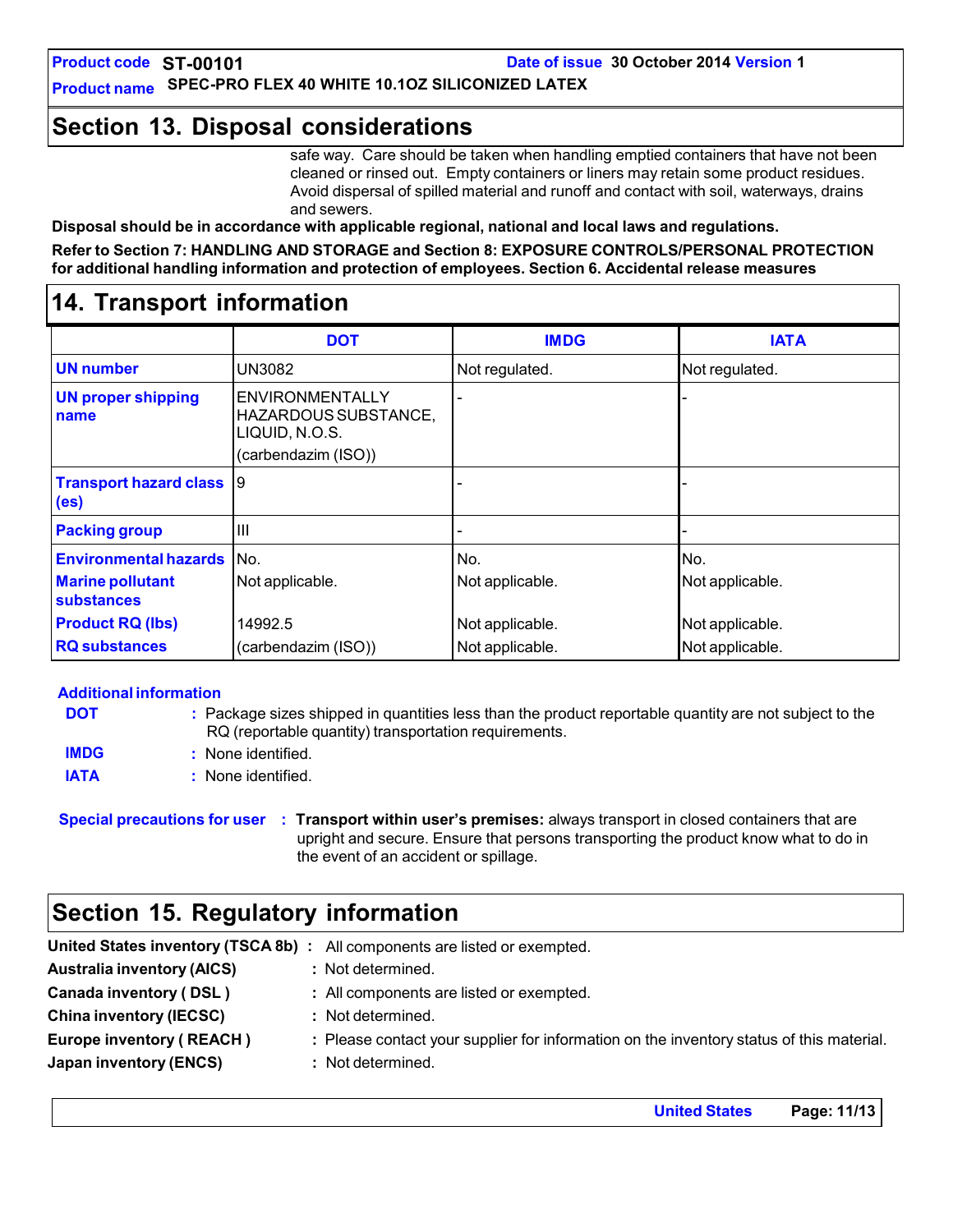#### **Product code**

#### **Product name SPEC-PRO FLEX 40 WHITE 10.1OZ SILICONIZED LATEX**

### **Section 15. Regulatory information**

| Korea inventory (KECI)     |  | : Not determined. |
|----------------------------|--|-------------------|
| <b>New Zealand (NZIoC)</b> |  | : Not determined. |

#### **Philippines inventory (PICCS) :** Not determined.

**United States**

#### **SARA 302/304**

**SARA 304 RQ :** Not applicable.

**Composition/information on ingredients**

No products were found.

#### SARA311/312

**Classification :** Immediate (acute) health hazard D elayed (chronic) health hazard

#### **Composition/information on ingredients**

| <b>Name</b>                                            | <b>Fire</b><br>hazard | <b>Sudden</b><br><b>release of</b><br><b>pressure</b> | <b>Reactive</b> | Immediate<br>(acute)<br>health<br>hazard | <b>Delayed</b><br>(chronic)<br>health<br>hazard |
|--------------------------------------------------------|-----------------------|-------------------------------------------------------|-----------------|------------------------------------------|-------------------------------------------------|
| White mineral oil (petroleum)                          | No.                   | No.                                                   | No.             | Yes.                                     | No.                                             |
| Ethylene Glycol                                        | No.                   | No.                                                   | No.             | Yes.                                     | Yes.                                            |
| <b>Titanium Dioxide</b>                                | No.                   | No.                                                   | No.             | No.                                      | Yes.                                            |
| Crystalline Silica, respirable powder<br>(<10 microns) | No.                   | No.                                                   | No.             | No.                                      | Yes.                                            |

#### **SARA 313**

#### **Supplier notification :** Ethylene Glycol 107-21-1 0.5 - 1.5

**Chemical name CAS number Concentration**

SARA 313 notifications must not be detached from the SDS and any copying and redistribution of the SDS shall include copying and redistribution of the notice attached to copies of the SDS subsequently redistributed.

**Pennsylvania (worker and community right to know act): The following components are cited in the Pennsylvania Hazardous Substances List, and are present at levels that require reporting.** Ethylene Glycol 107-21-1 < 2%

| California Prop. 65: WARNING: This product contains trace amounts of components known to the state of California to |
|---------------------------------------------------------------------------------------------------------------------|
| cause cancer, birth defects, or other reproductive harm.                                                            |

### **Section 16. Other information**

**Hazardous Material Information System (U.S.A.)**

**Health :** 2 \* **Flammability :** 1 **Physical hazards :** 0

( \* ) - Chronic effects

Caution: HMIS® ratings are based on a 0-4 rating scale, with 0 representing minimal hazards or risks, and 4 representing significant hazards or risks Although HMIS® ratings are not required on MSDSs under 29 CFR 1910.1200, the preparer may choose to provide them. HMIS® ratings are to be used with a fully implemented HMIS® program. HMIS® is a registered mark of the National Paint & Coatings Association (NPCA). HMIS® **materials maybe purchased exclusively from J. J. Keller (800) 327-6868.**

**The customer is responsible for determining the PPE code for this material.**

**National Fire Protection Association (U.S.A.)**

**Health :** 2 **Flammability :** 1 **Instability :** 0

**United States Page: 12/13**